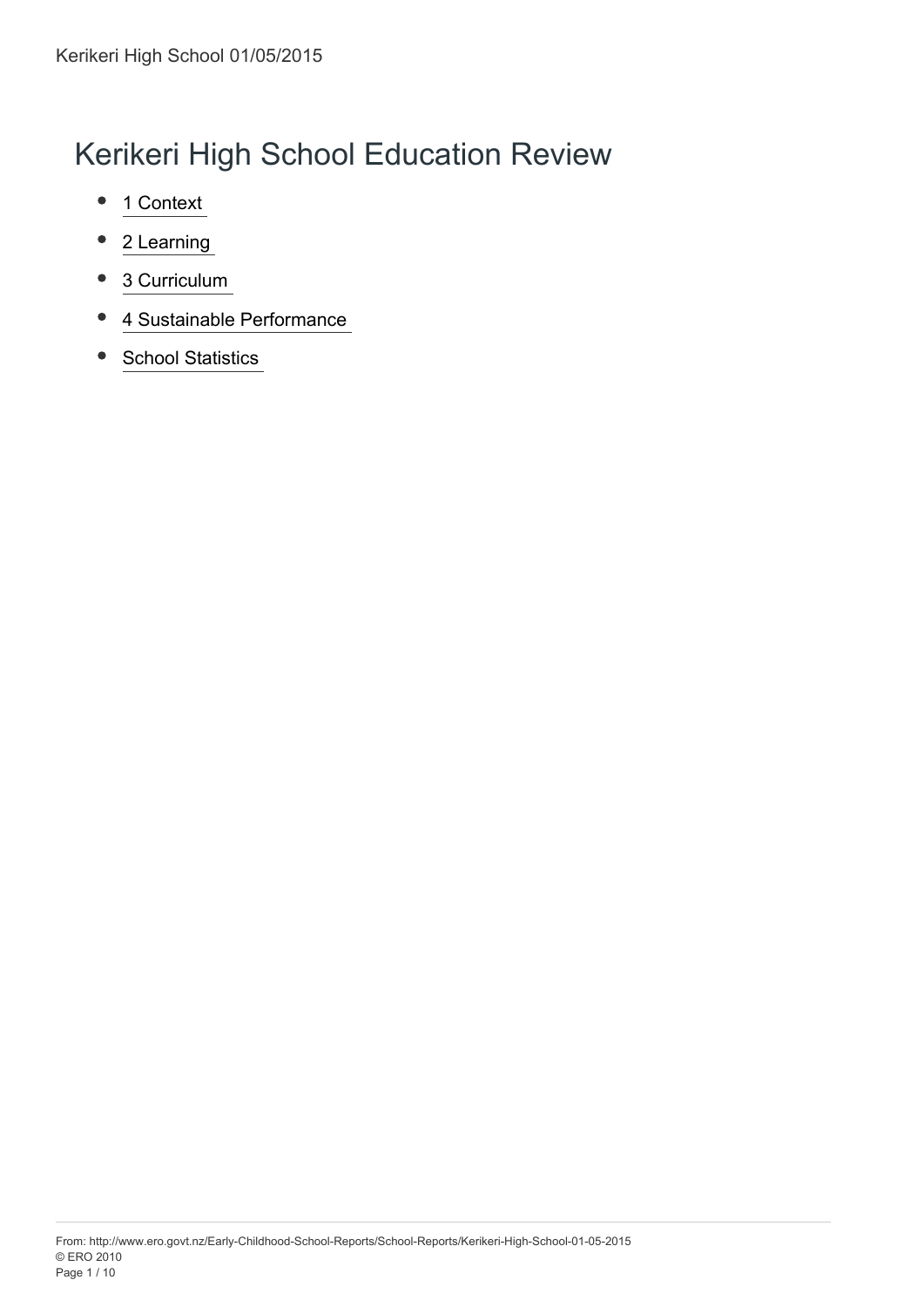### <span id="page-1-0"></span>1 Context

What are the important features of this school that have an impact on student learning?

Kerikeri High School provides high quality education for students in Years 7 to 13. School leadership has maintained and extended the school's very good performance. This is a dynamic and successful school that features high levels of collaboration between students, whānau, teachers and leaders.

The school successfully enacts its vision to empower students to achieve success across the four cornerstones of a balanced education - academic, sporting, cultural and leadership. The school takes pride in its bicultural heritage, the rich cultural diversity of its community and the special place of Māori within this community.

Students are clearly at the centre of decision making at Kerikeri High School. Since the last ERO review in 2010, the school community has explored and developed the school values, expressed as WAKA (We are learners, Act with respect, Keep ourselves safe, Always proud). Behaviours and relationships within the school are based on these values.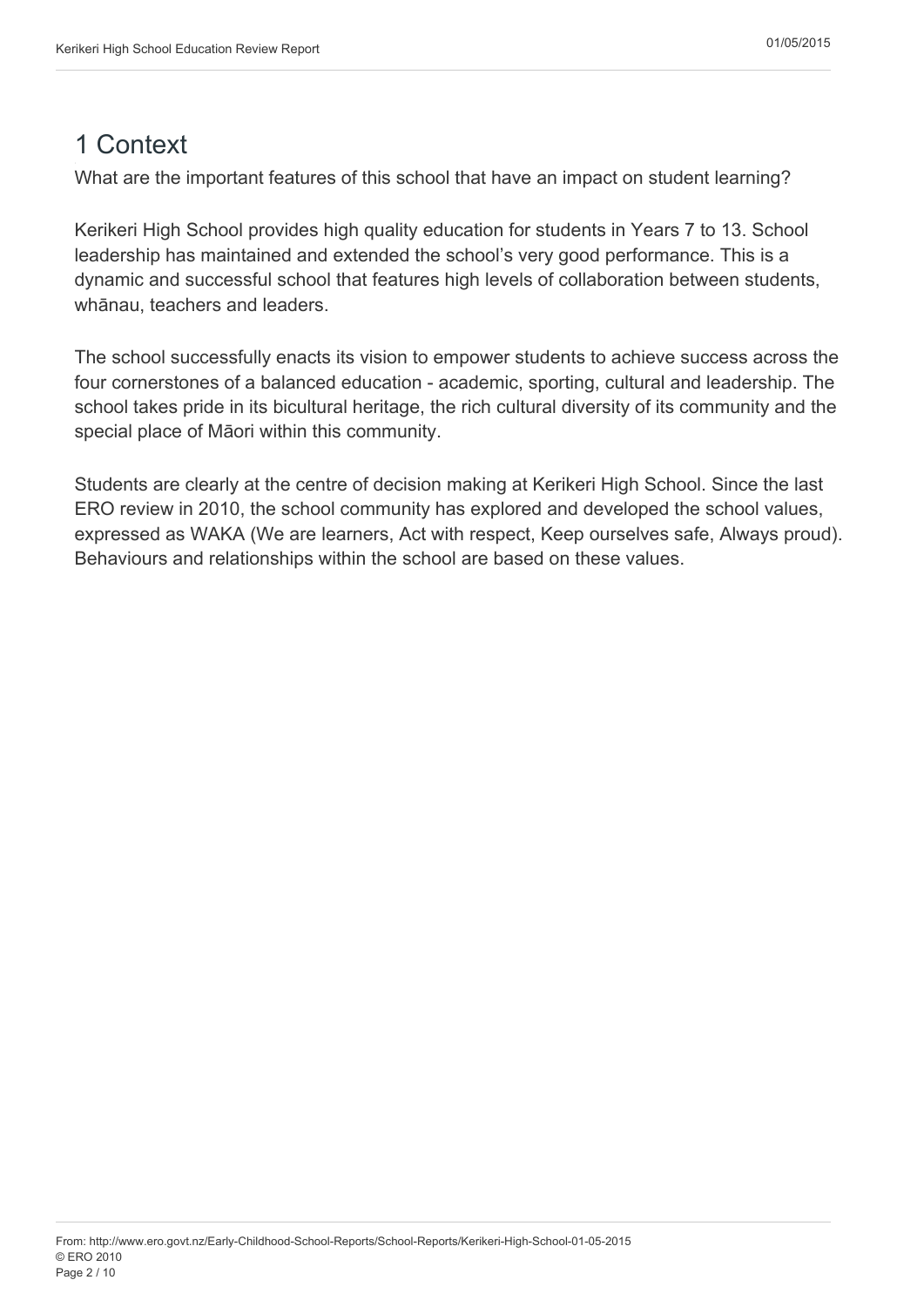## <span id="page-2-0"></span>2 Learning

How well does this school use achievement information to make positive changes to learners' engagement, progress and achievement?

The school makes very effective use of achievement information to make positive changes for learners as they progress through the school from Year 7 to 13.

Students actively engage in their learning and are motivated to achieve success. Relationships between students and teachers are positive and focused on learning. Te Kotahitanga continues to be at the heart of the school's improvement efforts and has contributed to a significant rise in the performance of Māori students in NCEA, their engagement in learning and retention at school.

Student achievement in the National Certificates of Educational Achievement (NCEA) at levels 1, 2 and 3 show continual improvement each year. Level 1 literacy and numeracy results are consistently high with over 90% of students achieving these credits every year. Senior leaders consistently set school goals that reflect their high expectations for student achievement.

Achievement rates for Māori students also show consistent and significant improvement over time. Raising Māori student achievement continues to be an area of focus. School leaders and teachers use strategies that support Māori learners to make accelerated progress and be successful.

National Standards are being effectively implemented in Years 7 and 8. High quality and robust processes and systems for implementing the Standards are evident. This ensures that, despite fluctuations in trends over time, the school has very good quality information to help teachers to meet the individual learning needs of students. Current school data compares well locally and nationally in reading, writing and mathematics.

School leaders monitor and evaluate students' progress and achievement very effectively. They thoroughly explore student achievement information and know how well students and individuals progress over time. Leaders and teachers work collaboratively through targeted action to improve learning outcomes for students who are not yet achieving to expectations.

Achievement information is used effectively to identify students who require additional support. Learning assistance is well coordinated across learning areas and year levels. Personalised programmes assist students to make progress towards their learning goals. Regular monitoring and review provides students and their families with ongoing information about their learning.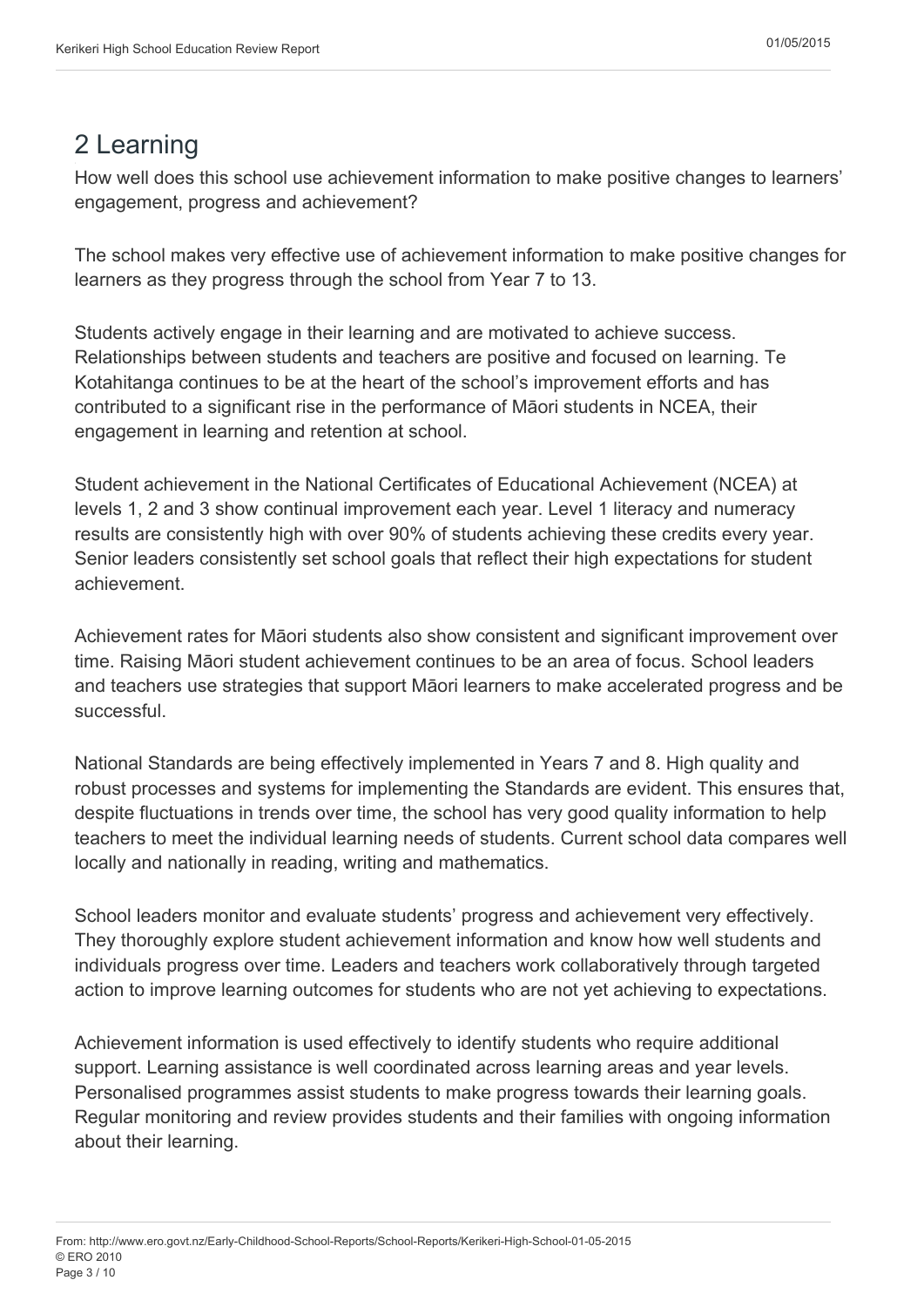Senior leaders and teachers use student achievement information to set school goals and to plan and adapt teaching programmes. The significant and consistent improvement in NCEA results in over the past four years reflects teachers' focus on teaching strategies that support students to be successful.

Trustees make very good use of the analysed achievement information to make strategic decisions. Charter goals are focused on raising the achievement of all students and on accelerating the progress of those students not meeting NCEA, National Standards or curriculum level expectations. Trustees make targeted resourcing decisions based on this information and regularly review and evaluate programmes designed to improve outcomes for students. It would be beneficial for the board to receive more regular reporting on outcomes for students in the Learning Enrichment Unit to further strengthen their decision making.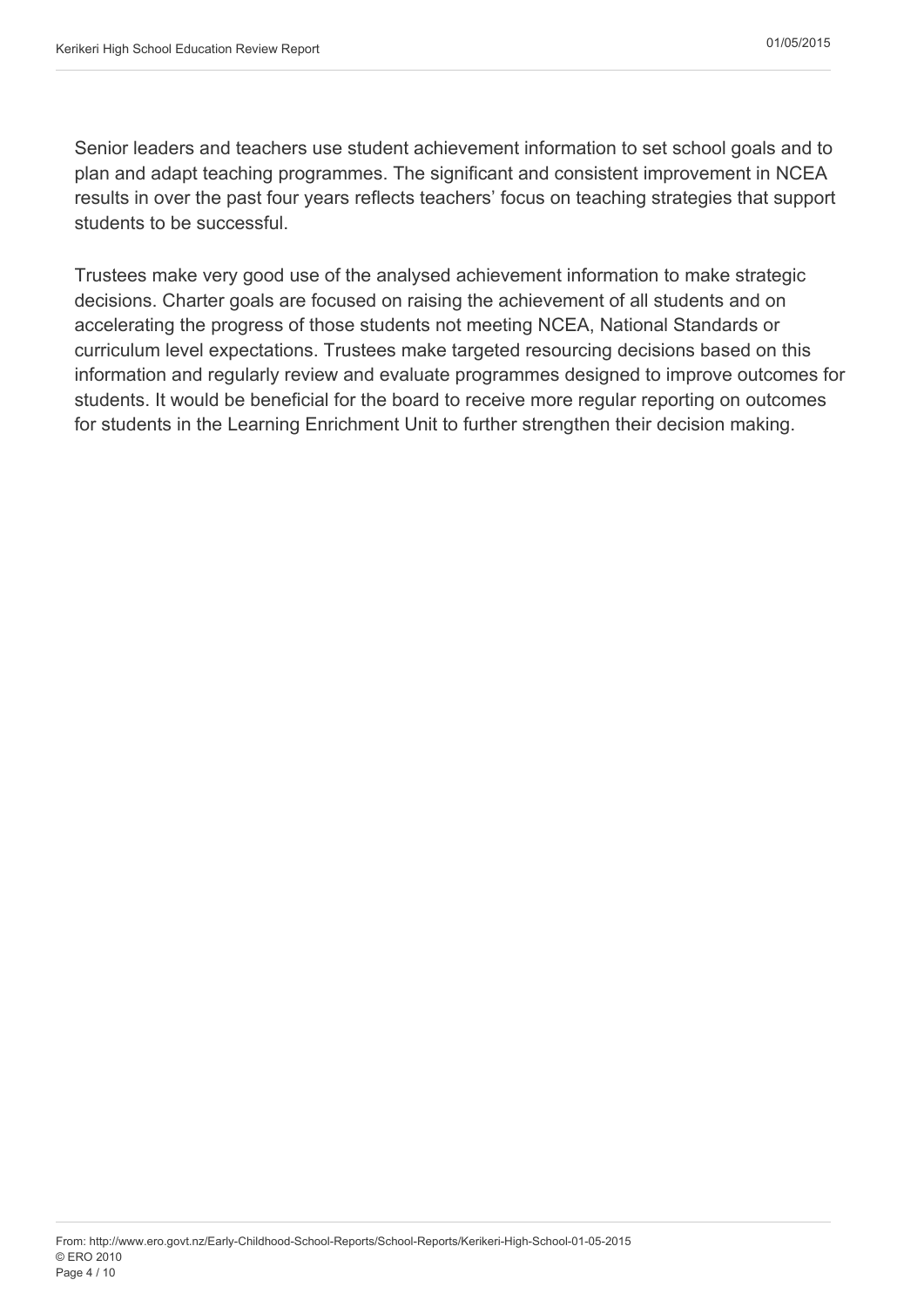### <span id="page-4-0"></span>3 Curriculum

How effectively does this school's curriculum promote and support student learning?

The school's curriculum is highly effective in promoting and supporting learning. Students benefit from a coherent, holistic curriculum that provides a wide variety of learning opportunities, tailored to their interests, strengths and needs. The school's commitment to relationship-based teaching underpins and enriches all learning programmes. The curriculum provides alignment and continuity in learning for students from Year 7 to Year 13.

Students are at the centre of curriculum review. The curriculum adapts and responds to students and their choices, supporting learning pathways through and beyond school. As a result, students enjoy high levels of academic success across the curriculum. Inclusive practices that support students' wellbeing and emotional safety help to ensure that all students can succeed. Senior leaders have identified that it would be timely to review transition practices for students enrolling at levels other than Year 7, to ensure these practices maximise opportunities for student success.

Students and teachers benefit from the culture of innovation and enterprise within the school. Flexible, future-focused teaching spaces and resources provide opportunities for students to explore new directions in their learning. Strategies for e-learning are increasingly shaping learning programmes and provide further learning opportunities for students. Strong relationships with the wider school community provide valuable opportunities for students to experience authentic learning beyond the classroom.

High quality teaching practice is evident across the school. Teachers are reflective and enjoy positive, supportive relationships with their students. Teachers and leaders are encouraged to be innovative and challenge each other's thinking. Appropriate professional development contributes to the effectiveness of teaching and builds a strong culture of professional learning.

How effectively does the school promote educational success for Māori, as Māori?

Educational success as Māori is very well supported and promoted. The kaupapa of the school is strongly bicultural and Māori students benefit from a curriculum, teaching practices and a school culture that affirms their identity. The school has a well developed kawa and a deep understanding of tikanga that is a part of regular school practice.

Maori students have many ways to explore their language, culture and identity through school programmes. Bilingual learning opportunities contribute to ensuring Māori students are confident and demonstrate high aspirations for their ongoing success. Partnerships with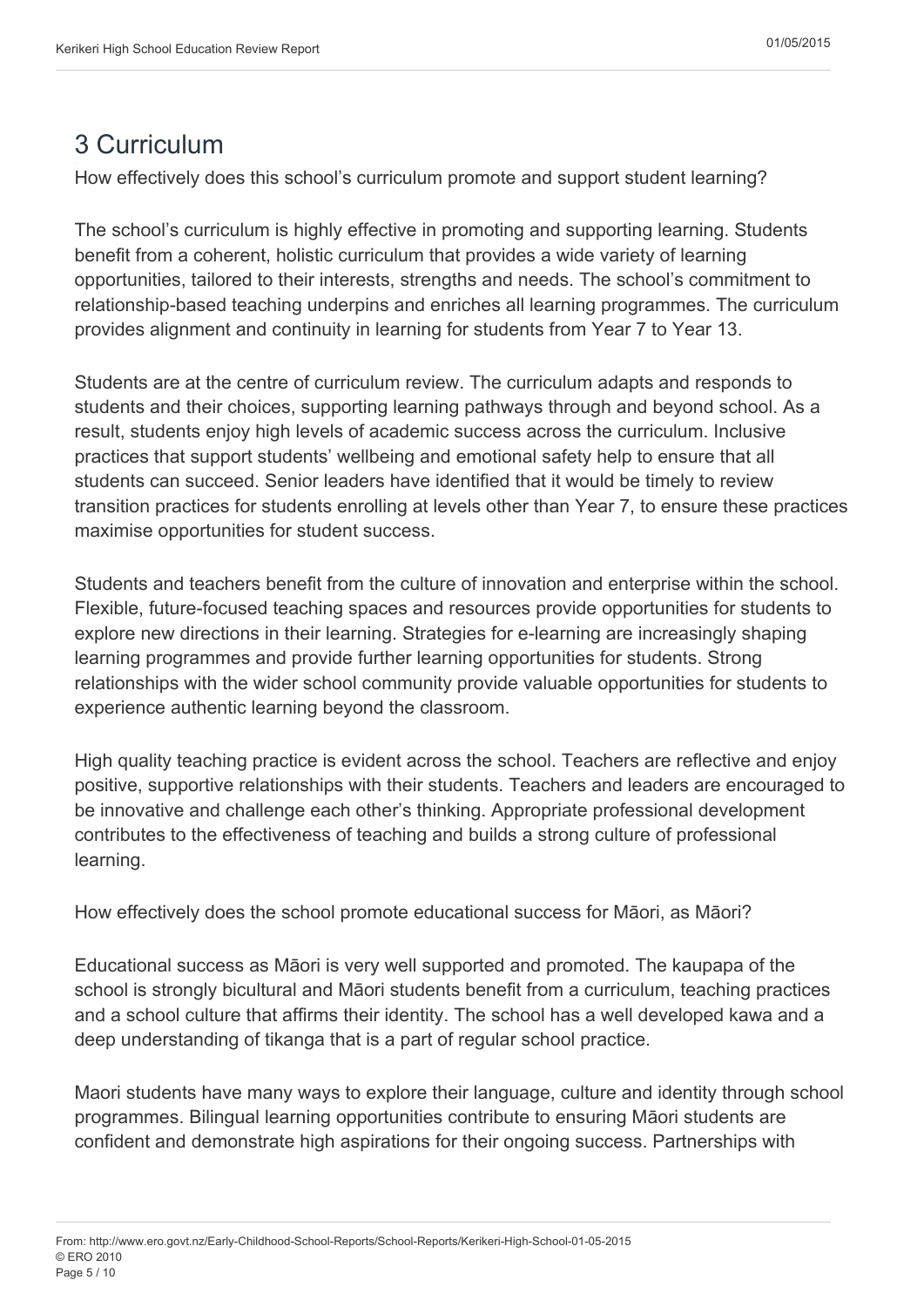whānau, local hapu and iwi are well developed and continue to strengthen further through ongoing korero and consultation.

Māori students achieve well across all aspects of the curriculum. Trustees, school leaders and key staff are committed to continually improving outcomes for Māori students. This is evident in the school's annual goals and priorities, and in the very good self-review practices used to monitor and promote Māori student success.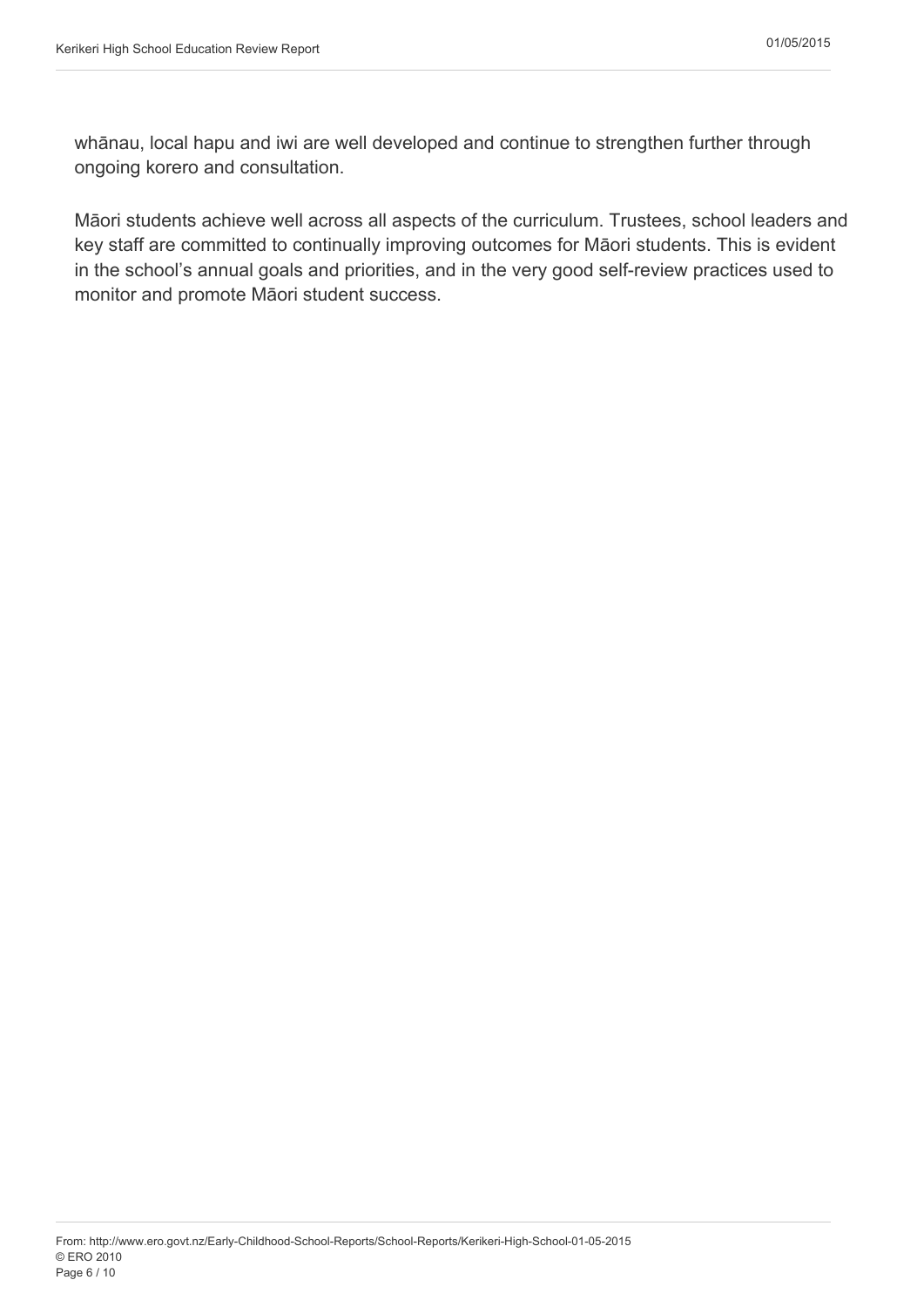## <span id="page-6-0"></span>4 Sustainable Performance

How well placed is the school to sustain and improve its performance?

Kerikeri High School is very well placed to sustain and further improve its performance. Leaders across the school are focused on maintaining a cohesive learning community that is responsive to the interests and aspirations of students as they progress through the school.

Governance and management are highly effective. The board of trustees, principal and staff work with a common purpose. Positive and supportive relationships, teamwork and a shared commitment to the school's vision, values and goals provide a strong foundation for sustaining school improvement. Relationships with parents and whānau are strengthened through respectful consultation processes. The board and school leaders value the school's strong and mutually beneficial relationships with the local community.

The board understands its governance role well. Trustees plan strategically in response to the high quality information they receive from school leaders. The board and school leaders use self review to identify and prioritise areas for development, and to monitor the progress and success of existing initiatives. Trustees are very supportive of staff and provide well for their ongoing professional learning and development.

Leadership is highly effective. The experienced principal and supportive leadership team work collaboratively to foster strong relationships in the school. Senior leaders mentor and support teachers, actively growing leadership at all levels of the school. Strong student leadership throughout the school promotes engagement, enthusiasm and motivation for all students. Senior leaders are active and influential in local, regional and national educational community networks.

The inclusive, student-centred culture and positive respectful relationships within the school support the board, school leaders and staff to continue the school's growth as a dynamic learning community.

#### Provision for international students

The school is a signatory to the Code of Practice for the Pastoral Care of International Students (the Code) established under section 238F of the Education Act 1989. The school has attested that it complies with all aspects of the Code. ERO's investigations confirmed that the school's self-review process for international students is thorough.

At the time of this review there were 46 international students attending the school. These students come from a range of European, Asian and Latin American nationalities. Students report that they feel fully included in school activities and programmes and have gained an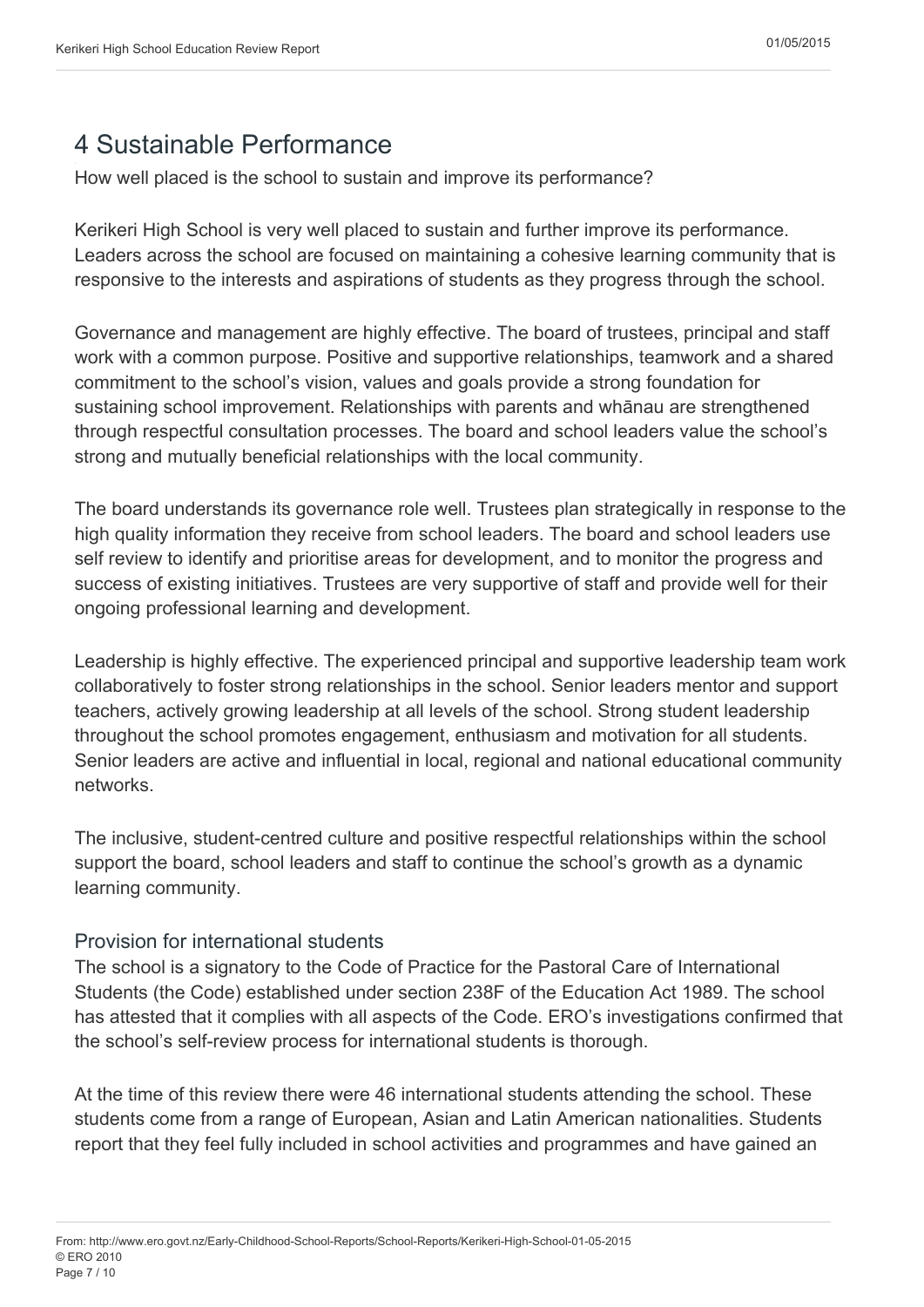appreciation for New Zealand's bicultural heritage.

International students are thoughtfully placed in programmes that enable them to achieve their goals. Their English language needs are very well supported. Ongoing monitoring helps to ensure that students are well integrated into the school and the community, and international students have increasing leadership opportunities.

High quality self review continues to enhance the provision and care for international students. These students enjoy positive and very successful academic outcomes. The international student centre is inviting and provides a welcoming area for these students to meet and to access appropriate support, as needed.

Reporting on international students' progress and achievement across the curriculum would further extend the board's understanding about the quality and effectiveness of the school's educational and care provisions for international students.

#### Board assurance on legal requirements

Before the review, the board of trustees and principal of the school completed the ERO Board Assurance Statement and Self-Audit Checklists. In these documents they attested that they had taken all reasonable steps to meet their legislative obligations related to:

- board administration
- curriculum
- management of health, safety and welfare
- personnel management
- financial management
- asset management.

During the review, ERO checked the following items because they have a potentially high impact on student achievement:

- emotional safety of students (including prevention of bullying and sexual harassment)
- physical safety of students
- teacher registration
- processes for appointing staff
- stand-downs, suspensions, expulsions and exclusions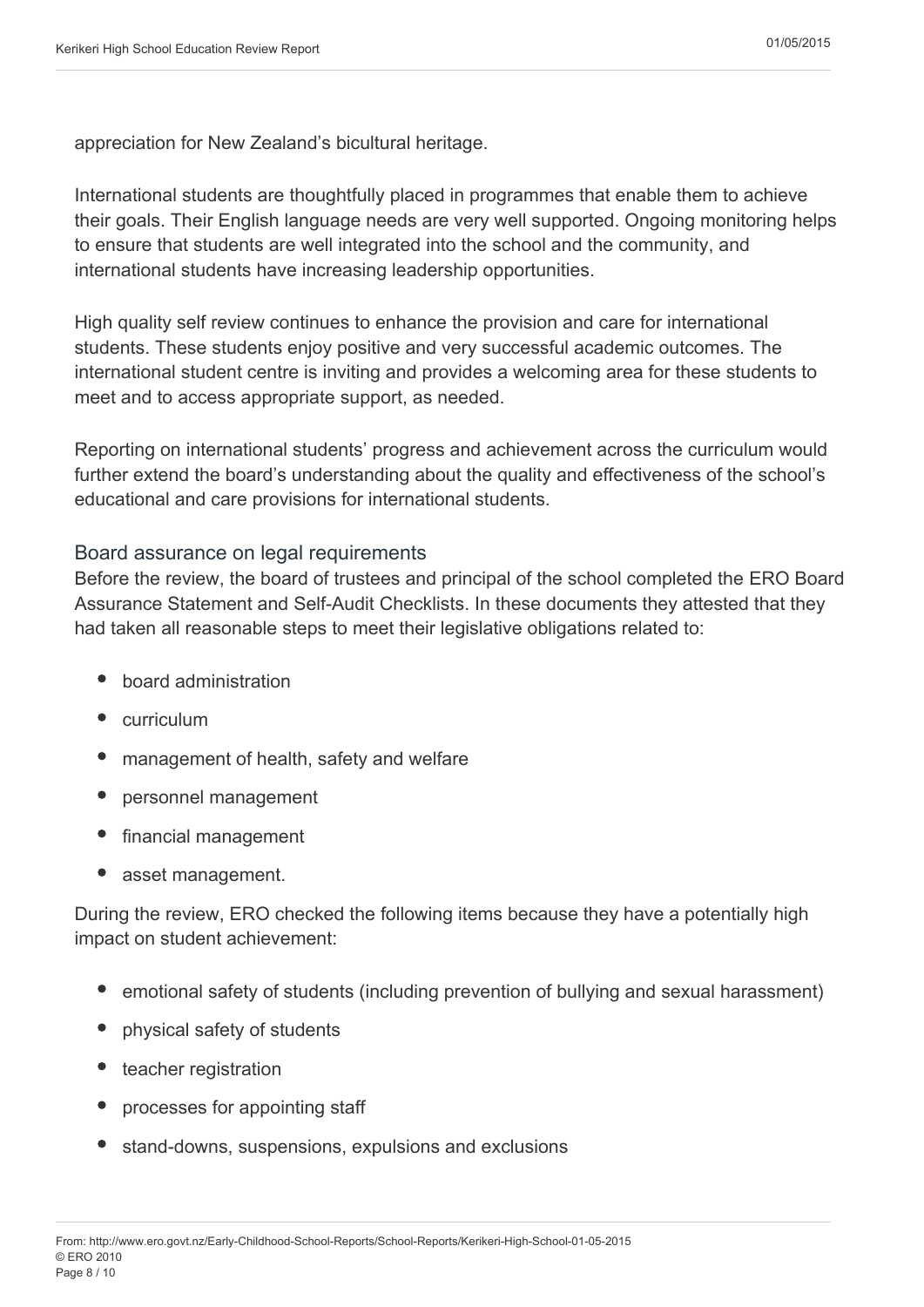$\bullet$ attendance.

To further improve practice, the board should review the implementation of its complaints policy with a view to ensuring responses to complaints are timely.

#### Conclusion

Kerikeri High School provides high quality education for students in Years 7 to 13. This is a dynamic and successful school with a well designed and delivered curriculum, and high levels of collaboration between students, teachers, whānau and leaders. Effective school leadership maintains and extends the school's very good performance.

ERO is likely to carry out the next review in four-to-five years.

Dale Bailey Deputy Chief Review Officer Northern

1 May 2015